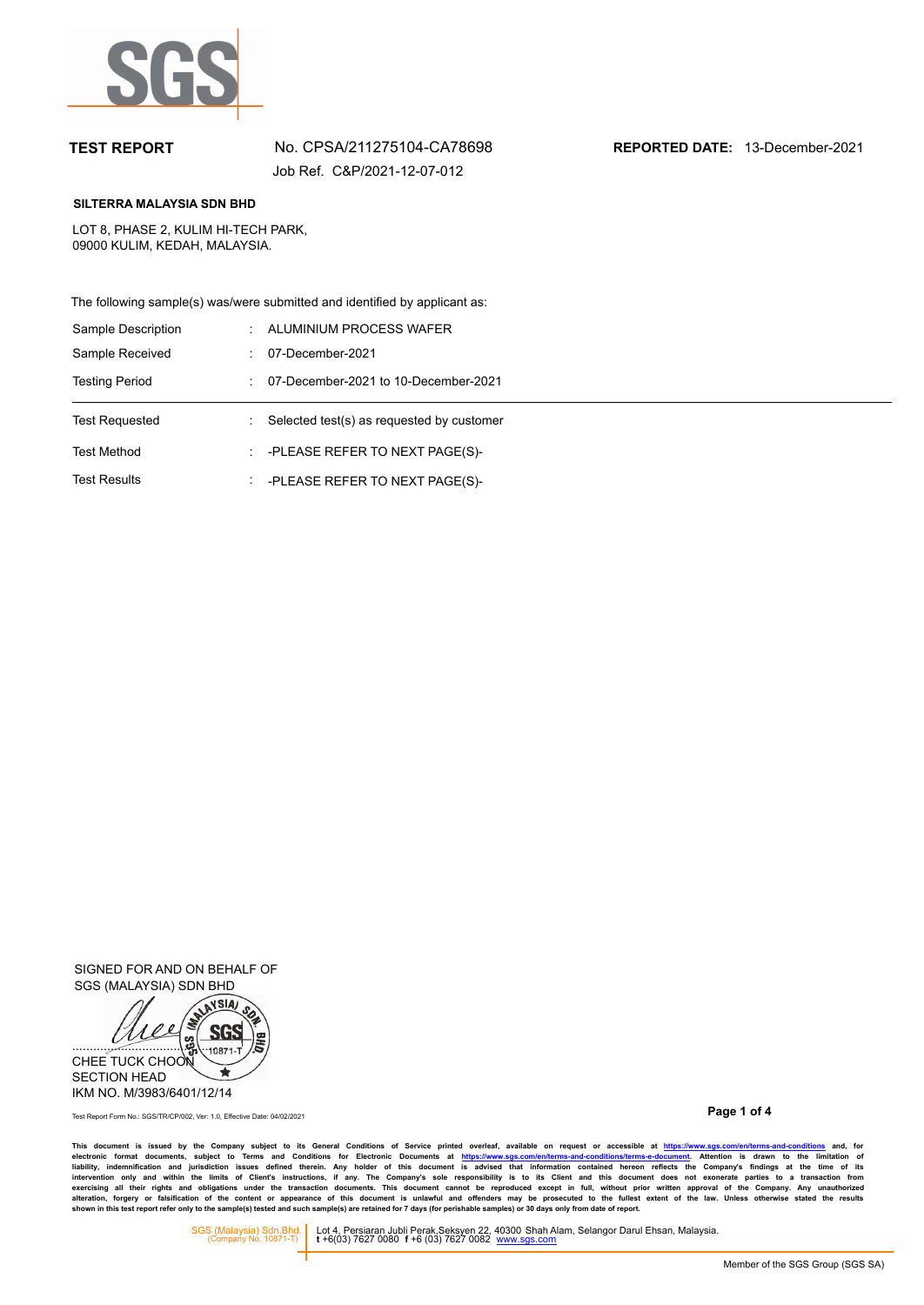

# **TEST REPORT** No. CPSA/211275104-CA78698 **REPORTED DATE:** 13-December-2021 Job Ref. C&P/2021-12-07-012

### **Test results by chemical method :**

# **Test Part Description :**

Sample Description: -PLEASE REFER TO PAGE 1-

| <b>Test Parameter(s):</b> | Unit  | <b>Test Method</b>                                                                           | Result | <b>MDL</b> |
|---------------------------|-------|----------------------------------------------------------------------------------------------|--------|------------|
| Halogen-Fluorine (F)      | mg/kg | With reference to BS EN 14582:2016, analysis<br>performed by IC method for Fluorine content. | N.D.   | 50         |
| Halogen-Chlorine (CI)     | mg/kg | With reference to BS EN 14582:2016, analysis<br>performed by IC method for Chlorine content. | N.D.   | 50         |
| Halogen-Bromine (Br)      | mg/kg | With reference to BS EN 14582:2016, analysis<br>performed by IC method for Bromine content.  | N.D.   | 50         |
| Halogen-Iodine (I)        | mg/kg | With reference to BS EN 14582:2016, analysis<br>performed by IC method for lodine content.   | N.D.   | 50         |

Note : (a) mg/kg = ppm

(b) N.D. = Not Detected

 $(c)$  MDL = Method Detection Limit

SIGNED FOR AND ON BEHALF OF SGS (MALAYSIA) SDN BHD



**Page 2 of 4** Test Report Form No.: SGS/TR/CP/002, Ver: 1.0, Effective Date: 04/02/2021

This document is issued by the Company subject to its General Conditions of Service printed overleaf, available on request or accessible at https://www.sg.s.com/en/terms-and-conditions and, for<br>electronic format documents,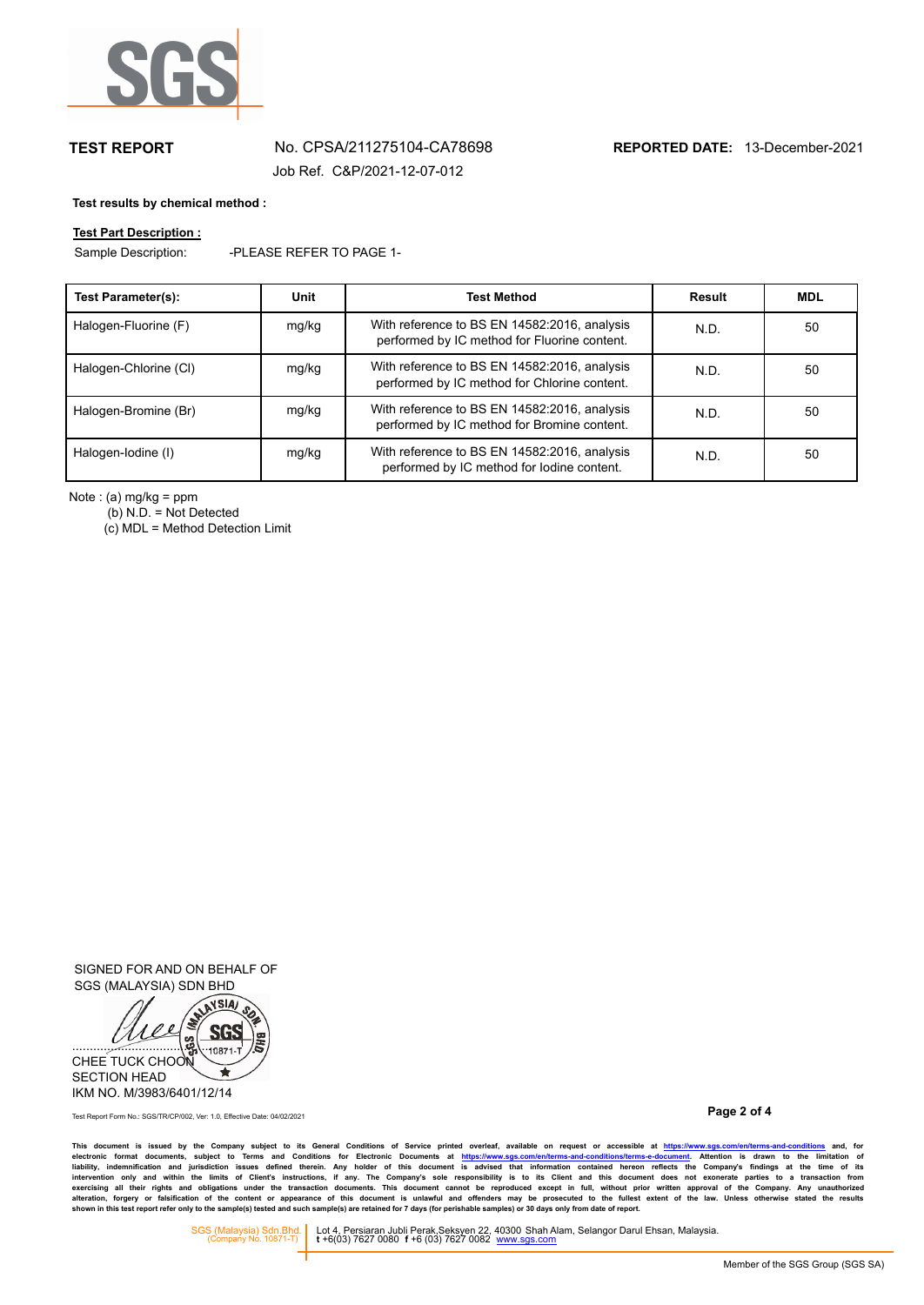

Job Ref. C&P/2021-12-07-012

**Test Part Description :**

Sample Description:

-PLEASE REFER TO PAGE 1-



SGS authenticate the photo on original report only

SIGNED FOR AND ON BEHALF OF SGS (MALAYSIA) SDN BHD



**Page 3 of 4** Test Report Form No.: SGS/TR/CP/002, Ver: 1.0, Effective Date: 04/02/2021

This document is issued by the Company subject to its General Conditions of Service printed overleaf, available on request or accessible at https://www.sg.s.com/en/terms-and-conditions and, for<br>electronic format documents,